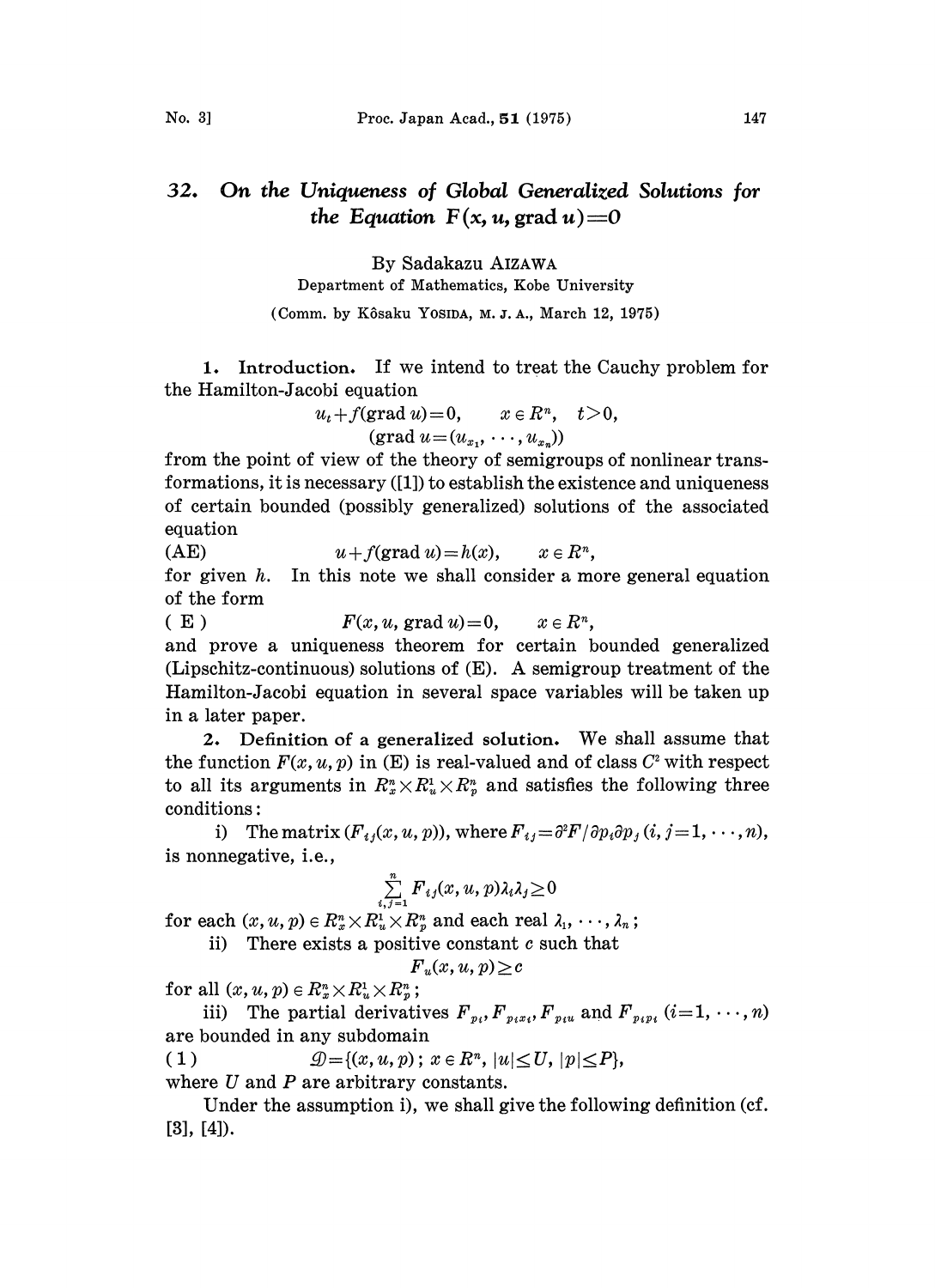Definition. A bounded and uniformly Lipschitz-continuous function  $u: R^n \to R^n$  that satisfies (E) at almost all points of  $R^n$  is called a bounded generalized solution of (E) if it satisfies the following semiconcavity condition:

(SC)  $u(x+y)+u(x-y)-2u(x)\leq k|y|^2$ ,  $x, y \in \mathbb{R}^n$ , for some constant  $k$ .

3. Uniqueness. Our aim is to prove the

Theorem (Uniqueness). Under Assumptions i)-iii), there exists at most one bounded generalized solution of (E).

As is easily seen, there are, in general, infinitely many bounded, Lipschitz-continuous functions that satisfy  $(E)$  at almost all points of  $R<sup>n</sup>$ . In fact, this failure of uniqueness is shown by the following example. Consider the equation

(2)  $u+(1/2)(u_x^2+u_y^2)=0, \quad (x, y) \in R^2.$ Then, obviously, the functions  $u_{\alpha\beta}$  defined by

|                                                                                                  | $x \leq \alpha$ or $x \geq \beta$ ,         |
|--------------------------------------------------------------------------------------------------|---------------------------------------------|
|                                                                                                  | $\alpha \leq x \leq (1/2)(\alpha + \beta),$ |
| $u_{\alpha\beta}(x) = \begin{cases} 0, \\ -(1/2)(x-\alpha)^2, \\ -(1/2)(x-\beta)^2, \end{cases}$ | $(1/2)(\alpha + \beta) \leq x \leq \beta$ , |

for all pairs of  $(\alpha, \beta)$  with  $\alpha \leq \beta$  are bounded, Lipschitz-continuous solutions of (2),  $u \equiv 0$  being semi-concave.

**Proof of Theorem.** To prove the theorem by contradiction let  $u$ and v be two bounded generalized solutions of  $(E)$ . For u and v, let U denote a common absolute bound in  $R<sup>n</sup>$ , let P be a common Lipschitz constant, and let k be a common semiconcavity constant. Let  $\mathcal D$  denote a domain defined by (1) and we set

$$
\begin{array}{l} K_1\hspace{-0.1cm}=\hspace{-0.1cm}\sup \limits_{\mathcal{D}}\hspace{-0.1cm}\big(\sum\limits_i\hspace{-0.1cm}\big(F_{p_i}(x,u,p)\big)^2)^{1/2},\\ K_2\hspace{-0.1cm}=\hspace{-0.1cm}\sup \limits_{\mathcal{D}}\hspace{-0.1cm}\big|\sum\limits_i\hspace{-0.1cm}F_{p_i x_i}\hspace{-0.1cm}\big| \hspace{-0.1cm}+\hspace{-0.1cm}P\sum\limits_i\hspace{-0.1cm}\sup \limits_{\mathcal{D}}\hspace{-0.1cm}\big|F_{p_i u}\hspace{-0.1cm}\big|,\\ K_3\hspace{-0.1cm}=\hspace{-0.1cm}\sup \limits_{\mathcal{D}}\hspace{-0.1cm}\sum\limits_i\hspace{-0.1cm}F_{p_i p_i}. \end{array}
$$

For a part of our proof below the author owes to a teehnique suggested by Douglis [3].

Since

 $F(x, u, \text{grad } u) = 0, \quad F(x, v, \text{grad } v) = 0,$ a.e. in  $\mathbb{R}^n$ , the difference  $w=u-v$  satisfies the equation

$$
Gw+\sum_{i=1}^n G_iw_{x_i}=0
$$

a.e. in  $R<sup>n</sup>$ , where

$$
G = G(x, u, v)
$$
  
=  $\int_0^1 F_u(x, v + \theta(u-v))$ , grad  $v + \theta$  (grad  $u$ -grad  $v$ )) $d\theta$ ,  

$$
G_i = G_i(x, u, v)
$$
  
=  $\int_0^1 F_{p_i}(x, v + \theta(u-v))$ , grad  $v + \theta$  (grad  $u$ -grad  $v$ )) $d\theta$ .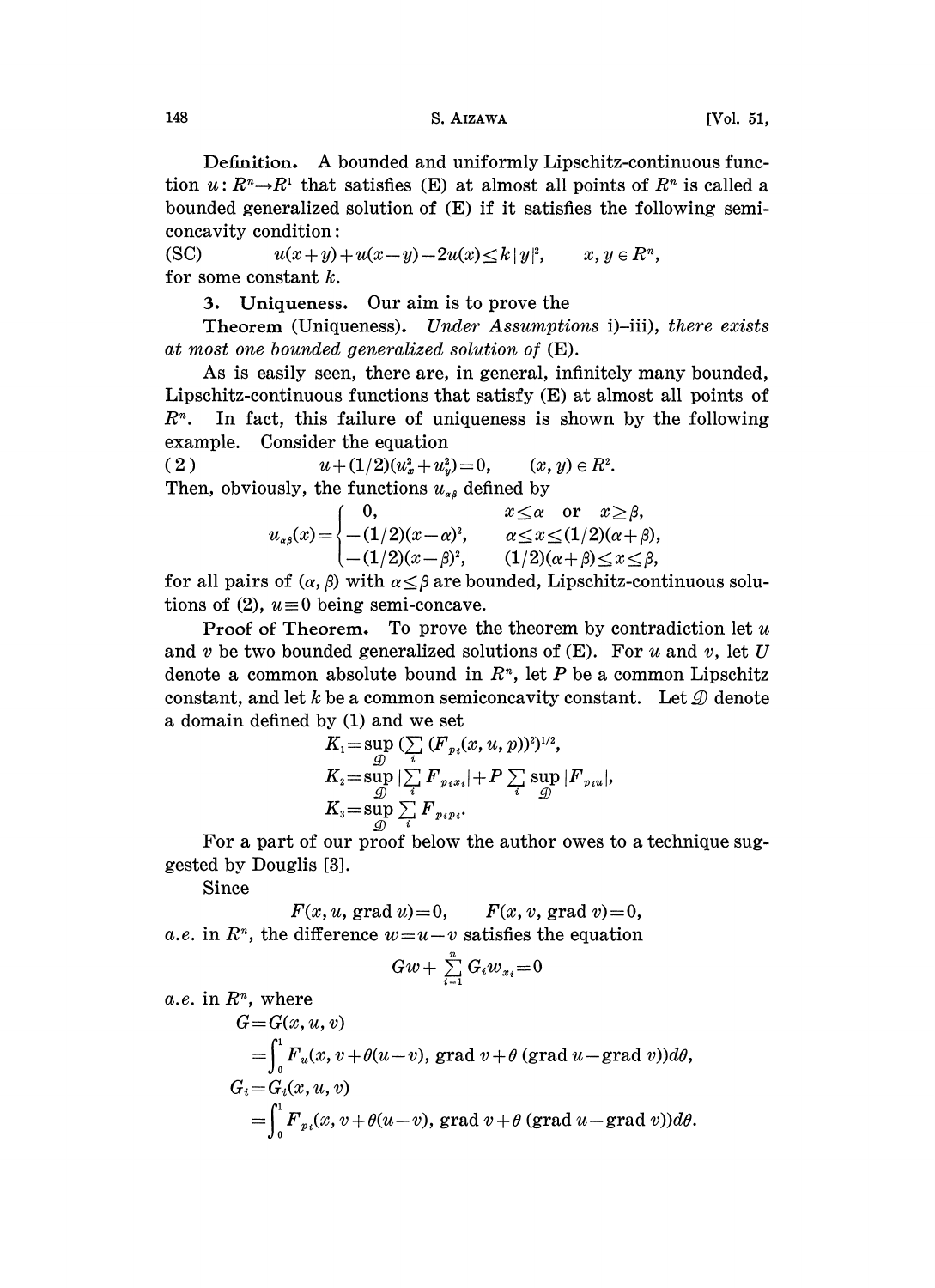If we set  $W=w^q$ , where q is an even integer, we have

$$
(3) \t\t qGW + \sum_{i=1}^{n} G_i W_{x_i} = 0
$$

a.e. in  $\mathbb{R}^n$ .

By convolving  $u$  and  $v$  with mollifying kernels, we can find two approximating sequences  $\{u^m\}$  and  $\{v^m\}$  of infinitely differentiable functions, each having the same absolute bound  $U$ , Lipschitz constant  $P$ and semiconcavity constant k as u and v, such that  $\{grad u^m\}$  and {grad  $v^m$ } converge a.e. in  $R^n$  to grad u and grad v respectively. If we set

$$
G_i^m = G_i(x, u^m, v^m), \qquad i = 1, \ldots, n,
$$

then equation (3) can be written as

$$
(4) \qquad qGW + \sum_{i=1}^{n} (G_i^m W)_{x_i} = \sum_{i=1}^{n} (G_i^m - G_i) W_{x_i} + W \sum_{i=1}^{n} (G_i^m)_{x_i}.
$$

Let  $r$  be an arbitrary positive number, and we integrate the both sides of (4) over the ball  $|x| \leq r$ . We thus get

$$
(5) \qquad \qquad q \int_{|x| \le r} GW dx + \int_{|x|=r} W \sum_{i=1}^{n} G_i^m \cos (n, x_i) dS
$$
\n
$$
= \int_{|x| \le r} \sum_{i=1}^{n} (G_i^m - G_i) W_{x_i} dx + \int_{|x| \le r} W \sum_{i=1}^{n} (G_i^m)_{x_i} dx,
$$

where *n* is the outer normal to the sphere  $S: |x|=r$  and dS is the surface element. On the other hand, we have

$$
\int_{|x| \le r} GWdx \ge c \int_{|x| \le r} Wdx,
$$
  

$$
\int_{|x| = r} W \sum_{i=1}^{n} G_i^m \cos{(n, x_i)} dS \ge -K_1 \int_{|x| = r} WdS,
$$

and

$$
\underset{x| \leq r}{W} \sum_{i=1}^{n} (G_i^m)_{x_i} dx \leq (K_2 + kK_3) \int_{\{|x| \leq r} W dx,
$$

since

$$
\sum_{i=1}^{n} (G_{i}^{m})_{x_{i}} = \int_{0}^{1} \sum_{i=1}^{n} F_{p_{i}x_{i}}(\cdots) d\theta \n+ \sum_{i=1}^{n} (u_{x_{i}}^{m} \int_{0}^{1} \theta F_{p_{i}u}(\cdots) d\theta + v_{x_{i}}^{m} \int_{0}^{1} (1-\theta) F_{p_{i}u}(\cdots) d\theta \n+ \sum_{i,j=1}^{n} (u_{x_{i}x_{j}}^{m} \int_{0}^{1} \theta F_{p_{i}p_{j}}(\cdots) d\theta + v_{x_{i}x_{j}}^{m} \int_{0}^{1} (1-\theta) F_{p_{i}p_{j}}(\cdots) d\theta \n((\cdots) = (x, v^{m} + \theta(u^{m} - v^{m}), \text{ grad } v^{m} + \theta (\text{grad } u^{m} - \text{grad } v^{m})).
$$

(Note that, by virtue of assumption i) and the semiconcavity condition (sc),

$$
\sum_{i,j=1}^{n} u_{x_ix_j}^m F_{p_ip_j}(\cdots) = \text{tr} \left[ (M - kI)F \right] + k \sum_{i=1}^{n} F_{p_ip_i}(\cdots) \leq k \sum_{i=1}^{n} F_{p_ip_i}(\cdots),
$$

M and F denoting the matrices  $(u_{x_ix_j}^m)$  and  $(F_{p_ip_j}(\cdots))$  respectively.) Substituting these inequalities into (5), we get